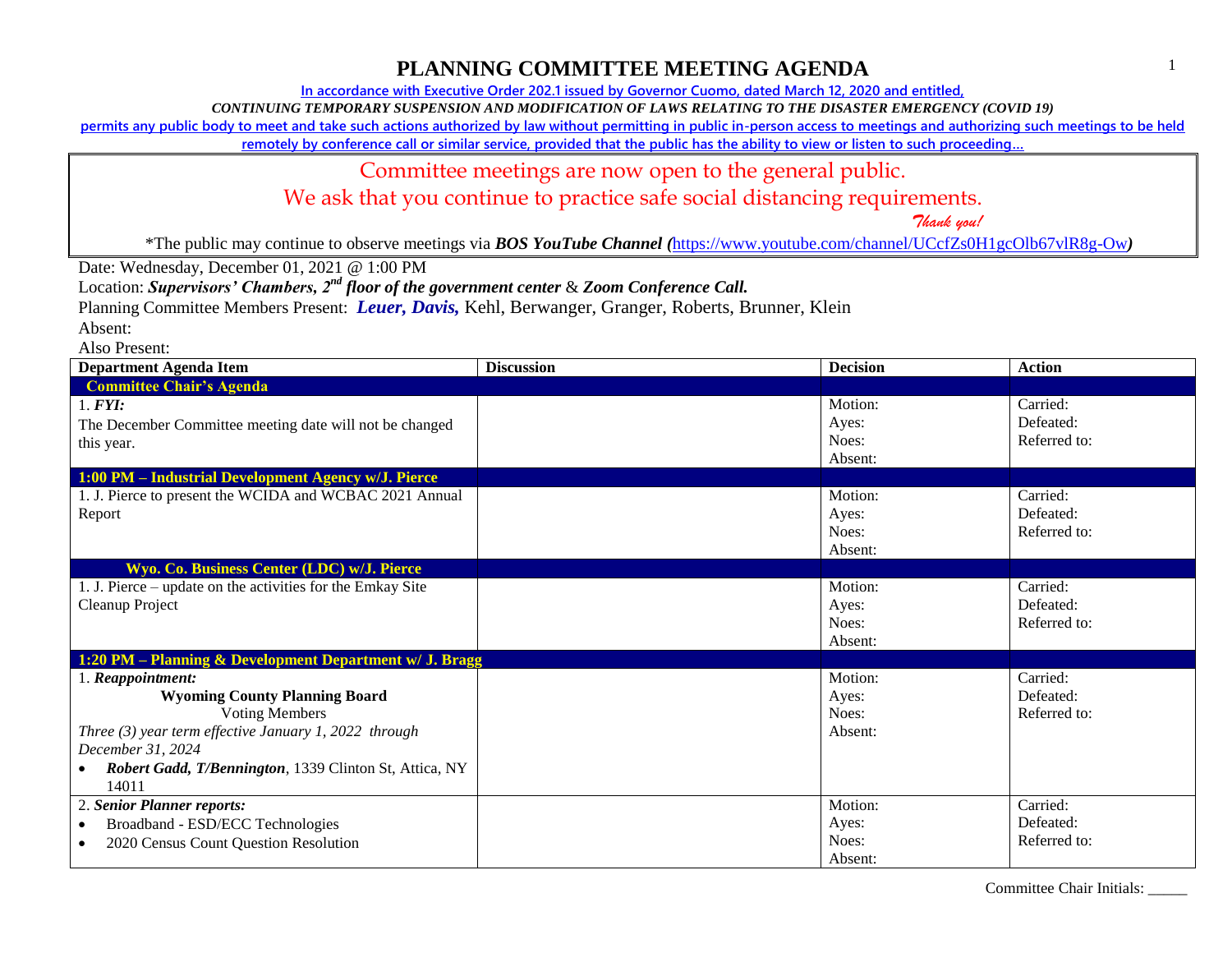**In accordance with Executive Order 202.1 issued by Governor Cuomo, dated March 12, 2020 and entitled,**

*CONTINUING TEMPORARY SUSPENSION AND MODIFICATION OF LAWS RELATING TO THE DISASTER EMERGENCY (COVID 19)*

**permits any public body to meet and take such actions authorized by law without permitting in public in-person access to meetings and authorizing such meetings to be held** 

**remotely by conference call or similar service, provided that the public has the ability to view or listen to such proceeding…**

#### Committee meetings are now open to the general public.

We ask that you continue to practice safe social distancing requirements.

 *Thank you!*

\*The public may continue to observe meetings via *BOS YouTube Channel (*<https://www.youtube.com/channel/UCcfZs0H1gcOlb67vlR8g-Ow>*)*

Date: Wednesday, December 01, 2021 @ 1:00 PM

Location: *Supervisors' Chambers, 2nd floor of the government center* & *Zoom Conference Call.*

Planning Committee Members Present: *Leuer, Davis,* Kehl, Berwanger, Granger, Roberts, Brunner, Klein

Absent:

Also Present:

| <b>Department Agenda Item</b>                                                                                                                                                                                                                                                                                                                                                                                                                                                                                                                                                                                                                                                                                                                                                                                               | <b>Discussion</b> | <b>Decision</b>                      | <b>Action</b>                         |
|-----------------------------------------------------------------------------------------------------------------------------------------------------------------------------------------------------------------------------------------------------------------------------------------------------------------------------------------------------------------------------------------------------------------------------------------------------------------------------------------------------------------------------------------------------------------------------------------------------------------------------------------------------------------------------------------------------------------------------------------------------------------------------------------------------------------------------|-------------------|--------------------------------------|---------------------------------------|
| 1:40 PM - Countywide Zoning Program w/D. Roberts                                                                                                                                                                                                                                                                                                                                                                                                                                                                                                                                                                                                                                                                                                                                                                            |                   |                                      |                                       |
| 1. Monthly Report $-$ Oct 2021                                                                                                                                                                                                                                                                                                                                                                                                                                                                                                                                                                                                                                                                                                                                                                                              | Attached          | Motion:<br>Ayes:<br>Noes:<br>Absent: | Carried:<br>Defeated:<br>Referred to: |
| 2. Update on Zoning Consolidation grant                                                                                                                                                                                                                                                                                                                                                                                                                                                                                                                                                                                                                                                                                                                                                                                     |                   | Motion:<br>Ayes:<br>Noes:<br>Absent: | Carried:<br>Defeated:<br>Referred to: |
| <b>Ag and Business Center</b>                                                                                                                                                                                                                                                                                                                                                                                                                                                                                                                                                                                                                                                                                                                                                                                               |                   |                                      |                                       |
| 3. Amend Resolution No. 21-311:<br>Correct the contract with <i>Quadient Leasing</i> , USA to reflect<br>the following revisions:<br>Authorize Chairman to sign a contract, pursuant to<br>General Municipal Law §104(b), for a Product Lease<br>Agreement with <i>Quadient Leasing</i> , USA, POB 123682,<br>Dallas, TX 75312 for a Neo-Post IX-5FA postage<br>machine located in the Ag and Business Center in an<br>amount not to exceed \$165.41 per month and a Service<br>Agreement for a standard care service plan with Lineage,<br>385 N. French Rd., Amherst, NY 14228 in an amount not<br>to exceed \$57.00 per month, both for a term of 63<br>months; effective upon delivery.<br>Correct the department name from Planning &<br>Development to Agriculture and Business Center.<br>All else remains the same. |                   | Motion:<br>Ayes:<br>Noes:<br>Absent: | Carried:<br>Defeated:<br>Referred to: |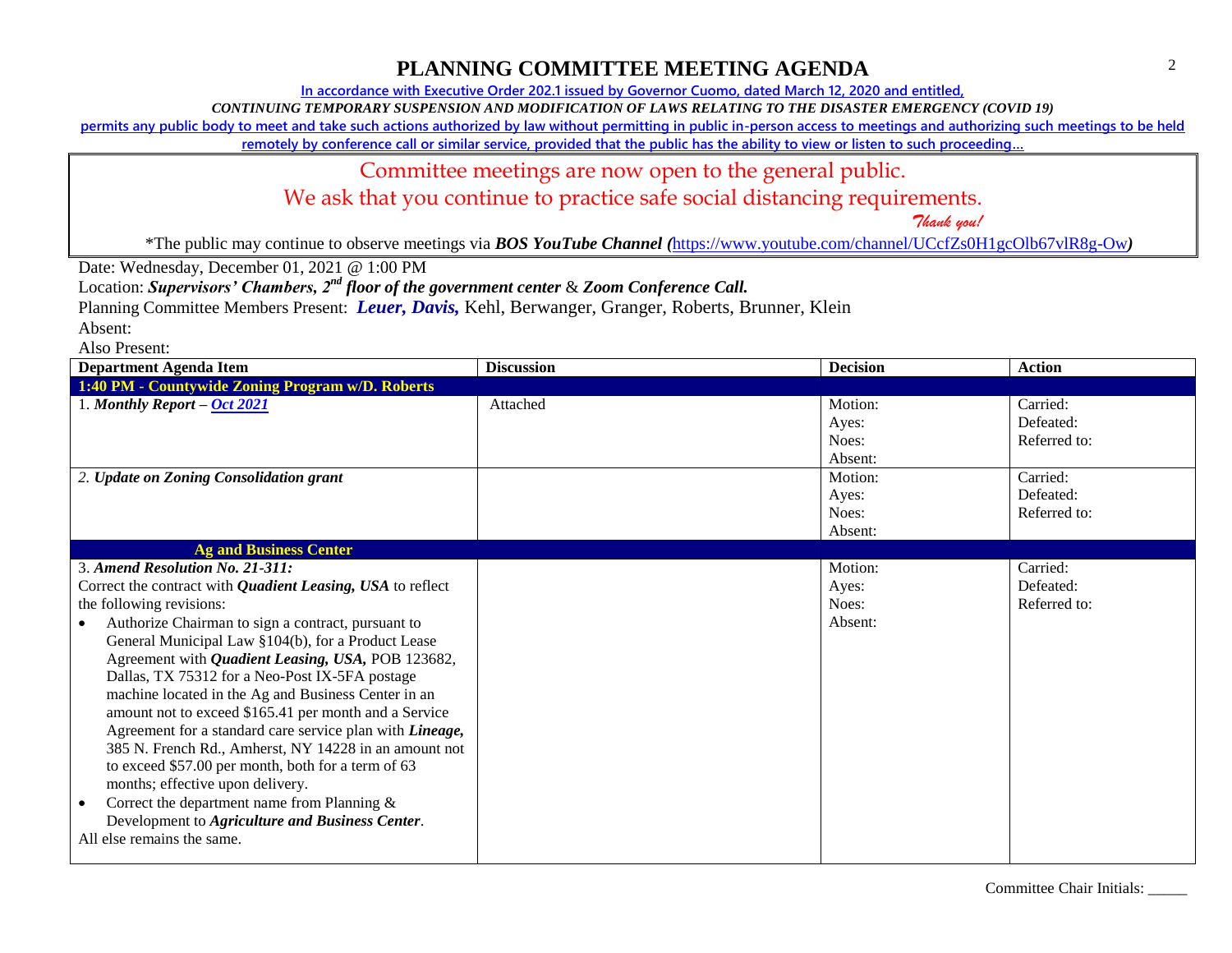## **PLANNING COMMITTEE MEETING AGENDA**

**In accordance with Executive Order 202.1 issued by Governor Cuomo, dated March 12, 2020 and entitled,**

*CONTINUING TEMPORARY SUSPENSION AND MODIFICATION OF LAWS RELATING TO THE DISASTER EMERGENCY (COVID 19)*

**permits any public body to meet and take such actions authorized by law without permitting in public in-person access to meetings and authorizing such meetings to be held** 

**remotely by conference call or similar service, provided that the public has the ability to view or listen to such proceeding…**

#### Committee meetings are now open to the general public.

We ask that you continue to practice safe social distancing requirements.

 *Thank you!*

\*The public may continue to observe meetings via *BOS YouTube Channel (*<https://www.youtube.com/channel/UCcfZs0H1gcOlb67vlR8g-Ow>*)*

Date: Wednesday, December 01, 2021 @ 1:00 PM

Location: *Supervisors' Chambers, 2nd floor of the government center* & *Zoom Conference Call.*

Planning Committee Members Present: *Leuer, Davis,* Kehl, Berwanger, Granger, Roberts, Brunner, Klein

Absent:

Also Present:

| <b>Department Agenda Item</b>                                                                                                                              | <b>Discussion</b>               | <b>Decision</b>                      | <b>Action</b>                         |
|------------------------------------------------------------------------------------------------------------------------------------------------------------|---------------------------------|--------------------------------------|---------------------------------------|
| Ag Center Space & Building Report                                                                                                                          |                                 |                                      |                                       |
|                                                                                                                                                            | $\sim$ Nothing to Report $\sim$ | Motion:<br>Ayes:<br>Noes:<br>Absent: | Carried:<br>Defeated:<br>Referred to: |
| Solid Waste w/                                                                                                                                             |                                 |                                      |                                       |
| <b>2020 Electronics Collection Project - FINAL Report</b><br>$\bullet$<br>2020 Household Hazardous Waste Collection Project -<br>$\bullet$<br><b>FINAL</b> |                                 | Motion:<br>Ayes:<br>Noes:<br>Absent: | Carried:<br>Defeated:<br>Referred to: |
| Wyo. Co. Water Resource Agency w/S. Perkins                                                                                                                |                                 |                                      |                                       |
|                                                                                                                                                            | $\sim$ Nothing to Report $\sim$ | Motion:<br>Ayes:<br>Noes:<br>Absent: | Carried:<br>Defeated:<br>Referred to: |
| Wyo. Co. Chamber of Commerce w/S. Gardner                                                                                                                  |                                 |                                      |                                       |
|                                                                                                                                                            | $\sim$ Nothing to Report $\sim$ | Motion:<br>Ayes:<br>Noes:<br>Absent: | Carried:<br>Defeated:<br>Referred to: |
| <b>Space Allocation w/</b>                                                                                                                                 |                                 |                                      |                                       |
|                                                                                                                                                            | $\sim$ Nothing to Report $\sim$ | Motion:<br>Ayes:<br>Noes:<br>Absent: | Carried:<br>Defeated:<br>Referred to: |

Committee Chair Initials: \_\_\_\_\_